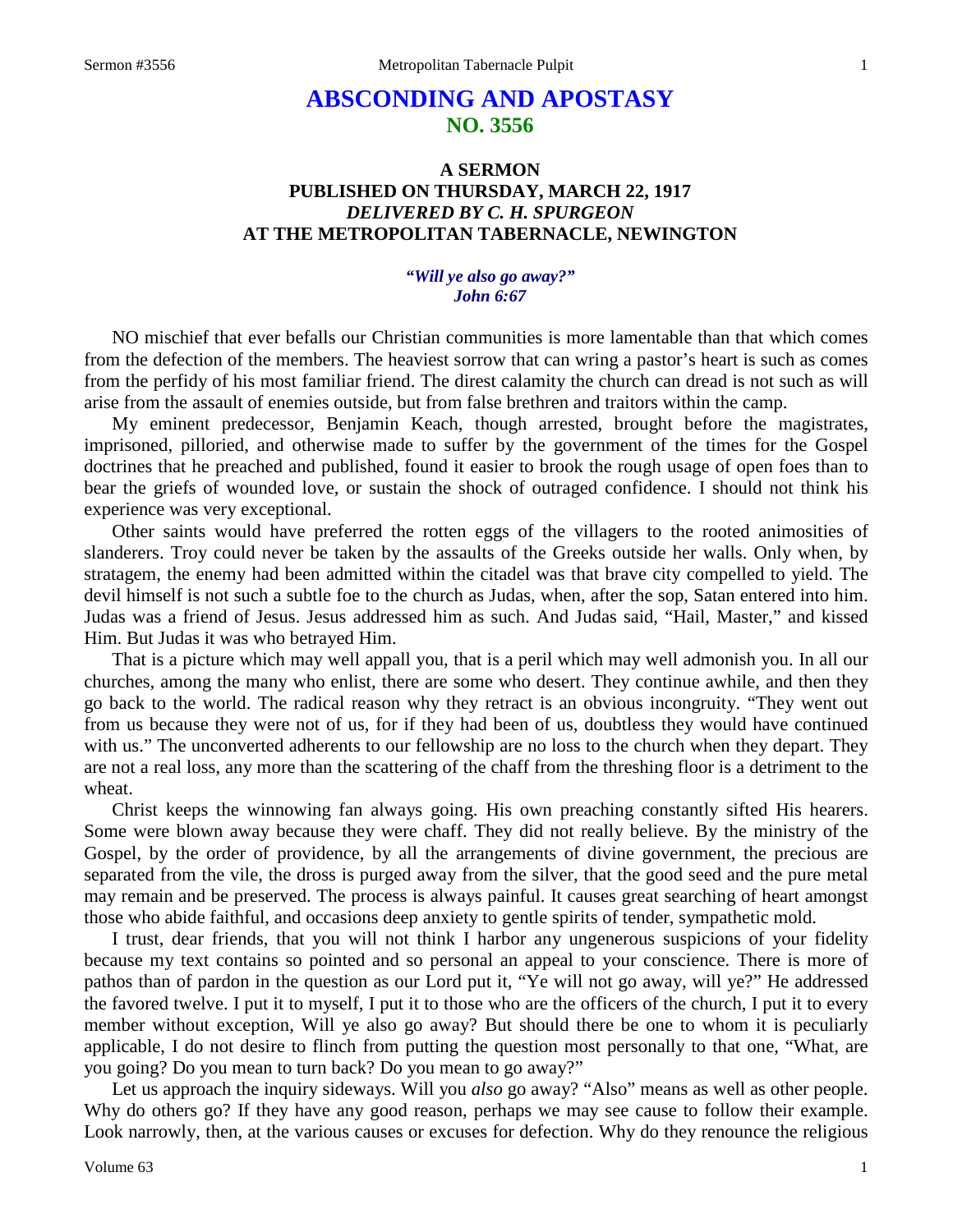profession they once espoused? The fundamental reason is want of grace, a lack of true faith, an absence of vital godliness. It is, however, the outward reasons which expose the inward apostasy of the heart from Christ of which I am anxious to treat.

### **I.** WHY SOME LEAVE CHRIST

Some there are in these days, as there were in our Lord's own day, who depart from Christ because *they cannot bear His doctrine*. Our Lord had more explicitly than on any former occasion declared the necessity of the soul's feeding upon Himself. They probably misunderstood His language, but they certainly took umbrage at His statement. Hence there were those who said, "This is a hard saying; who can hear it?" So they walked no more with Him.

There are many points and particulars in which the Gospel is offensive to human nature, and revolting to the pride of the creature. It was not intended to please man. How can we attribute such a purpose to God? Why should He devise a Gospel to suit the whims of our poor fallen human nature? He intended to save men, but He never intended to gratify their depraved tastes. Rather does He lay the axe to the root of the tree and cut down human pride.

When God's servants are led to set forth some humbling doctrine, there are those who say, "Ah! I will not assent to that." They kick against any truth which wounds their prejudices. What say you, brethren, to the claims of the Gospel on your allegiance? Should you discover that God's Word rebukes your favorite pleasure or contradicts your cherished convictions, will you forthwith take umbrage and go away? Nay, but if your hearts are right with Christ, you will be prepared to welcome all His teaching, and yield obedience to all His precepts. Only prove it to be Christ's teaching, and the right-minded professor is ready to receive it.

That which is transparent on the face of Scripture, he will cordially accept, as he says, "To the law and to the testimony. If they speak not according to this word, it is because there is no light in them." As for that which is merely inferred and argued from the general drift of Scripture, the true heart will not be hasty to reject, but patient to investigate, like the Bereans, who "were more noble than the Jews of Thessalonica, because they searched the Scriptures to see whether these things were so."

Oh! that the Word of Christ may dwell in us richly! God forbid that any of us should ever turn aside offended because of Him, His blessed person, His holy example, or His sacred teaching! May we be ever ready to believe what He says, and prompt to do what He commands!

Remember, brethren, that the Gospel commission has three parts to which the minister has to attend. We are to go and preach the Gospel first. *"Go ye, and disciple all nations."* The second thing is "baptizing them," and the third thing is "teaching them to observe all things whatsoever I have commanded you." As willing disciples of Jesus, let us press forward, hearkening to His voice, following in His footsteps, and accounting His revealed will as our supreme law. Far be it from us to go back, to repine, or to desert Him, then, because we are offended at His doctrines.

Others there are who desert the Savior *for the sake of gain*. Many have been entangled in that snare. Mr. By-ends originally went on pilgrimage because he thought it would pay. There was a silver mine on the road, and he purposed to survey that and see whether silver might not be obtained, as well as the Golden City beyond. He came, if I remember rightly, of a family that got its living by the waterman's business, looking one way and pulling another.

He was apparently striving for religion, though he had his eye all the while on the world. He was for holding with the hare, and running with the hounds. So when he came to a point where he must part with one or the other, he considered which upon the whole would be most profitable, and he gave up that which appeared to involve loss and self-sacrifice, and kept to that which would, as he called it, help him in the "main chance," and assist him to get on in the present life.

Sincerely do I trust there is no one among us but what despises Mr. By-ends and all of his class. If you would make money—and there need be nothing sinful in that—do let it be made honestly, never let riches be pursued under the pretence of religion. Sell your wares and find a market for your merchandise, but do not sell Christ, nor barter a heavenly birthright for a worthless bribe. Put what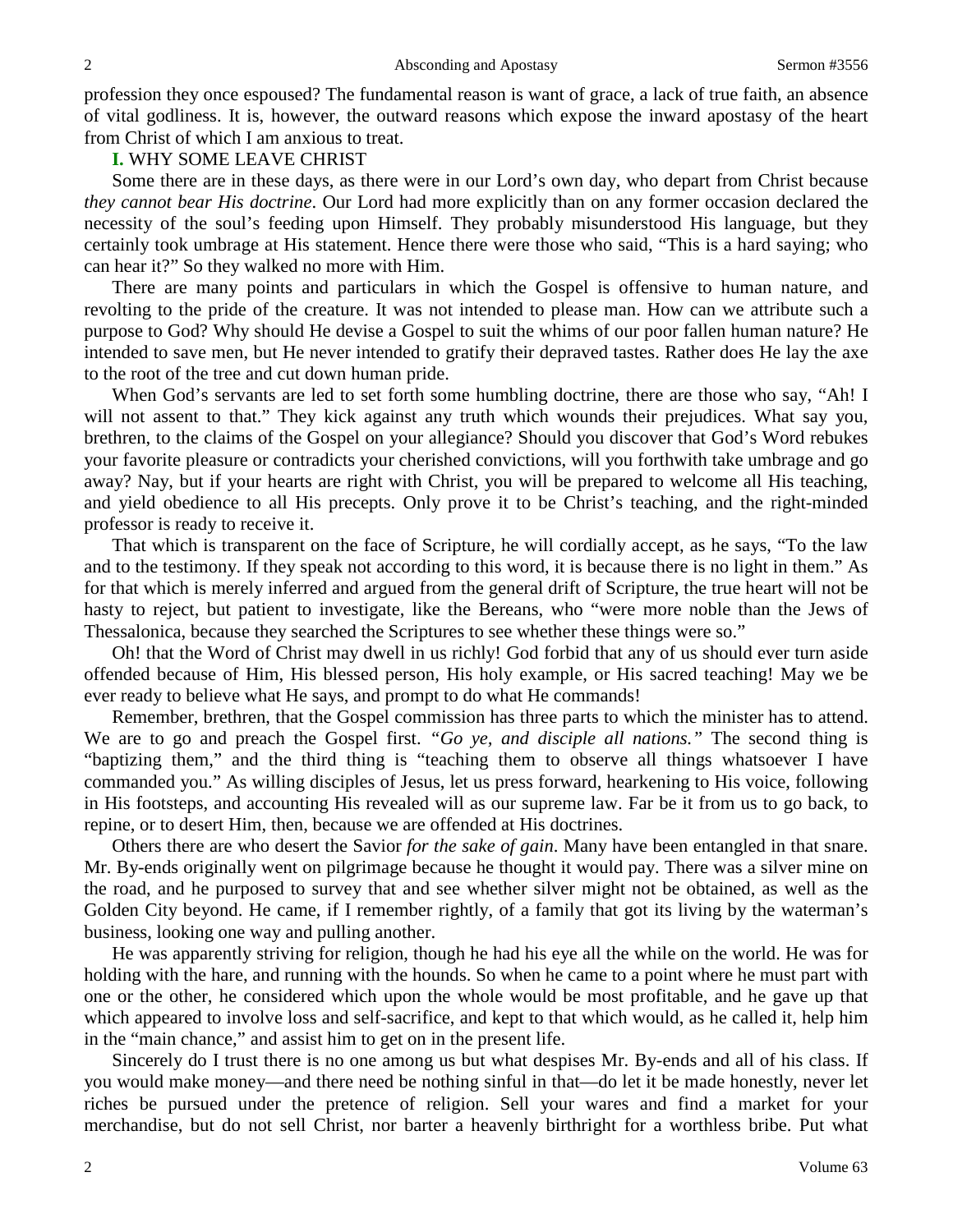goods you please into your shop window, but do not put a sanctimonious, hypocritical expression on your face, or "wear a holy leer," with a view of turning godliness into gain. God save us from that arrant villainy! May it never have a footing in our midst!

### *"Neither man nor angel can discern Hypocrisy, the only evil that walks Invisible, except to God alone."*

Does any man join a church for the sake of the respectability it implies, or for the standing it may give him, or for the credit he may get? He will soon find that it does not answer his purpose. Then away he will go. The graver probability is that he will be thrust out with shame.

Some leave Christ and go away *terrified by persecution*. Nowadays it is supposed that there is no such thing. But that is a mistake, for though martyrs are not burned at Smithfield, and the Lollards Tower is now a place for show (a memorial of times long ago), the harass, the cruelty, and the oppression are far enough from being obsolete. Godless husbands play the part of petty tyrants, and will not permit their wives the enjoyment of religion, but make their lives bitter with a galling bondage. Employers full often wreak malice on servants whose piety towards God is their sole cause of offense.

Worse still, there are working men who consider themselves intelligent, who cannot allow their fellow workman liberty to go to a place of worship without sneers, and jeers, and cruel mocking. In many cases, the mirth of the workshop is never louder than when it is turned against a believer in Christ. They count it rare fun to hunt a man who cares for the salvation of his soul. They call themselves, "Englishmen," but certainly they are no credit to their country.

Look at the base-born, ill-bred cowards. Yonder is an atheist, he is raving about his rights because the magistrate will not believe him on his oath, he claims liberty of conscience to be a heathen, but denies his comrade's right to be a Christian.

Look at that little party of British workmen, they belong to the Sabbath Desecration Society. They are petitioning Parliament to open museums and theaters on Sundays, and at the same time they are hounding to death a poor fellow who prefers going to chapel. They air their own self-respect by the oaths they utter, while they betray their self-abasement by the scorn they vent on those who presume to sing a hymn. They hail the drunkard as a chum, and scout the sober man as a fiend.

I wonder that there is not more honorable feeling, more good faith, and true fellowship among our skilled workmen than to allow of one man being made the butt of a whole community. God give you grace to bear such persecutions as these! If they cut us to the quick, may we learn to bear them with equanimity, and even to rejoice that we are counted worthy to suffer for the Savior's sake!

Some of us have had to run the gauntlet for many years. What we have said has been constantly misrepresented, what we have endeavored to do has been misjudged, and our motives have been misunderstood. Yet here we are, as happy as anybody out of heaven. We have not been injured by any or all the calumnies that have been heaped upon us.

Our foes would have crushed us, but blessed be God, He cheered us often when we were cast down. The Lord give you, in like manner, strength of mind and courage of heart to bear the trial manfully! Then you will care no more for the laughter and the sneers of men than you do for the noise of those migratory birds high overhead, which you hear on an autumn evening as they are making their weary journey to a distant clime.

Take heart, man. Fear God, and face your accusers. True courage grows strong on opposition. Never think of deserting the army of Christ. Least of all should you play the coward because the insolence of some ill-mannered bully. Let not your faith be vanquished by such scoffing. Alas! that so many a craven spirit has gone away for the sake of carnal ease, and deserted Christ, when His dear name had become the drunkard's jest and the derision of fools.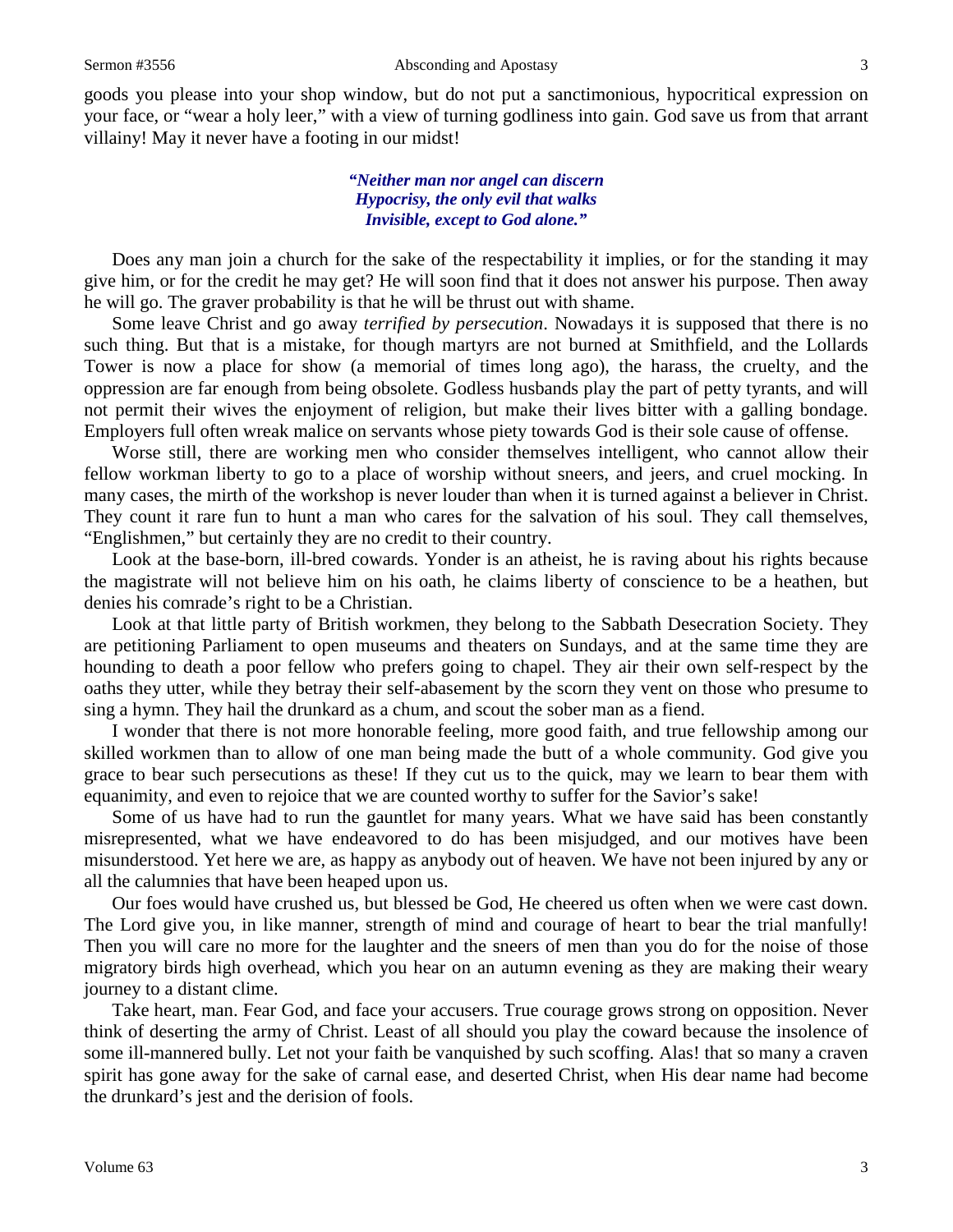Anon, there are people who forsake true religion *out of sheer levity*. I know not how to account for some men's defections. If you take up the list of wrecks, you will notice some that have gone down through collisions, and others through striking upon rocks, but sometimes you meet with a vessel "foundered at sea," how it happened no one knows, the owner himself cannot understand it. It was a calm day, and there was a cloudless sky when the vessel sank.

There are some professors who, concerning faith, have made shipwreck under such apparently easy circumstances, so free from trial, so exempt from temptation, that we have not seen anything to awaken anxiety on their behalf, yet all of a sudden they have foundered. We are startled and amazed.

I remember one that fell into a gross sin, of whom a brother unwisely said, "If that man is not a Christian, I am not." His prayers had certainly been sweet. Many a time they have melted me down before the throne of grace, and yet the life of God could not have been in his soul, for he lived and died in flagrant vice, and was impenitent to the last.

Such cases I can only attribute to a sort of levity which can be charmed with a sermon or a play, they take a pew at the chapel or a box at the opera with equal nonchalance, and eagerly follow the excitement of the hour, "everything by turns, and nothing long." "Unstable as water, they shall not excel." At the spur of a moment, they profess Christianity, though they do not espouse it, and then, without troubling themselves to renounce it, they drop off into infidelity. They are soft and malleable enough to be hammered into any shape. Made of wax, they can be molded by any hand that is strong enough to grip them.

The Lord have mercy upon any of you who may happen to be of that genus! You spring up soon, and suddenly you wither. Hardly is the seed sown before the sprout appears. What a wonderful harvest you promise! But ah! no sooner has the sun risen with a burning heat than, because there is no earth, the good seed withers away. Pray God that you may be ploughed deep, that the iron pan of rock underneath may be broken right up, that you may have plenty of subsoil and root-hold, that the verdure you produce may be permanent.

Want of principle is deadly, but the lack is far too common. Never cease to pray that you may be rooted and grounded, established and built up in Christ, so that when the floods come and the winds blow, you may not fall with a great destruction, as that house fell which was built upon the sand.

And oh! how many leave Christ for *the sake of sensual enjoyments!* I will not enlarge upon this. Certain, however, it is that the pleasures of sin for a season fascinate their minds till they sacrifice their souls at the shrine of sordid vanity. For a merry dance, a wanton amusement, or a transient joy that would not bear reflection, they have renounced the pleasures that never pall, the immortal hopes that never fail, and turned their backs upon that blessed Savior who gives and feeds the tastes for joys unspeakable, for joys of glory full.

In our pastoral oversight of a church like this we have painful evidence that a considerable number gradually grow cold. The elders' reports of the absentees reiterate the vain excuses for non-attendance. One has so many children. The distance is too great for another. When they joined the church their family was just as large, and the distance was just the same. But the household cares become more irksome when the concern for religion begins to flag, and the fatigue of traveling increases when their zeal for the house of God falters. The elders fear they are growing cold.

No actual transgression can we detect, but there is a gradual declension over which we grieve. I dread that cold-heartedness, it steals so insensibly, yet so surely over the entire frame. I do not say that it is worse than open sin. It cannot be. Yet it is more insidious. A flagrant delinquency would startle one as a fit does a patient, but a slow process of backsliding may steal like paralysis over a person without awakening suspicion. Like the sleep which comes over men in the frozen regions, if they yield to it they will never wake again. You must be aroused, or else this supineness will surely end in death. "Grey hairs" were upon him here and there, and he knew it not."

Is it so with any of you, dear friends? Are you going aside by slow degrees? He that loses his substance little by little presently becomes a bankrupt, and painful is the discovery when the end comes.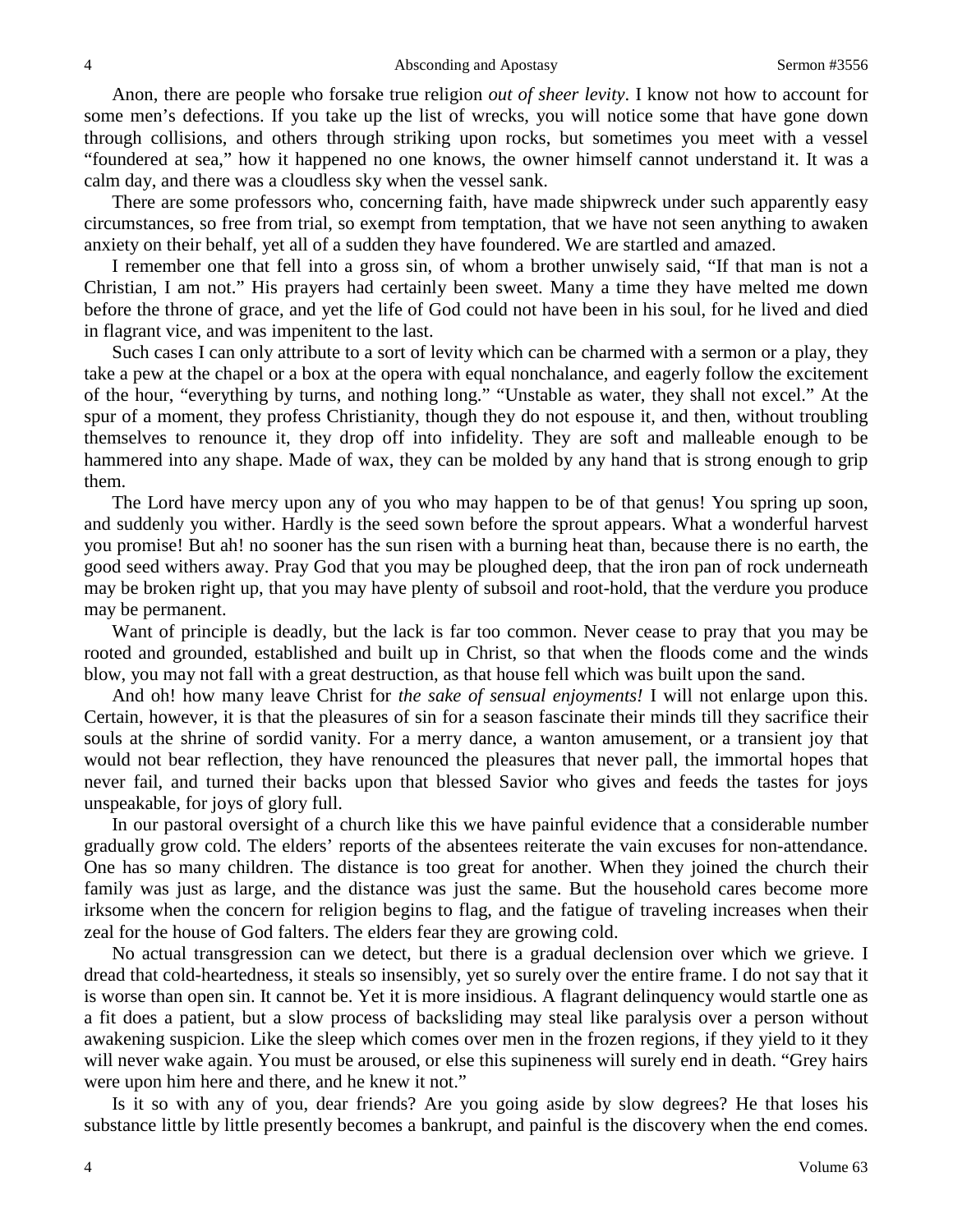#### Sermon #3556 **Absconding and Apostasy** 5

How miserable must a spiritual bankruptcy be to him who wastes by degrees his heavenly estate, if he ever had any! No words can describe it. God preserve us from such a catastrophe!

Some have turned aside, who allege that they did so *through change of circumstances*. They were with us when their means of livelihood were competent, if not affluent. From reverses in business, they have sunk in their social position. Hence they do not like to come into fellowship with us as they were wont to do. Now from my inmost soul I can say if there are any persons that wax poor, I for one, do not think one atom the less of them, or hold them in less esteem, however impoverished they may become.

Do not tell me that you have no clothes fit to come in, for any clothes that you have paid for are creditable. If you have not paid for them, I cannot make excuses for you. Be honest. Frieze or fustian need not shame you, but for fineness or fashion I should certainly blame you. I am always glad to see brethren sitting here, as I sometimes do, in their smock frocks. One good friend is rather conspicuous in that line. The wholesome whiteness of his rural garb is rather attractive. If he has paid for it, he is a far more respectable man than anyone that has run into debt for a suit of broadcloth that he cannot pay for.

And I rejoice to think that I am not expressing my own feeling merely, but that which is shared by the whole community. We all delight to see our poor brethren. If there are any of you suffering from a sensitiveness of your own, or a suspicion of our reflections, the sooner you get rid of such foolish pride, the happier you will be. You are jealous of being thought respectable? Don't you know that a man is respectable for his character, not for the money he has got in his pocket?

Others forsake Christ because they have become rich and increased in goods. They did not scorn the little conventicle when they were plain, plodding people, but since fortune has smiled on them, and they have moved their residence from a terrace to a mansion, and they have taken to keep a carriage, they feel bound to move in another circle.

To their parish church, or to some ritualistic church in their neighborhood, they go once on the Sunday. They patronize the place by their presence, they show themselves among the *elite* of that locality, they bow and bend, and face about to the east, as though they had been to the manner born. They are too respectable to go into the little Baptist chapel. They receive visitors in the afternoon, dine late, and dissipate Sabbatic hours in the frivolous presence of showing off their gentility.

Well, I think their departure is not to be lamented. When gone they are certainly no loss to anybody. We sigh for them as we would for Judas or Demas. They have fallen foul of what they thought their good fortune, but of what has proved to be their ruin. Those who have true principles, when they rise in the world see more reason why they should spend their wealth and their influence in aiding a good cause. Principle would prevail over policy to the end, if in their hearts they believed the truth as it is in Jesus. It were no dishonor to a prince to go and sit down side by side with a pauper, were they both true followers of Jesus Christ.

In old times, when our sires met in caves and dens of the earth, they met the liege and the lowly, the bond and free, or when, in even earlier ages, the Christians gathered in the catacombs, men out of Caesar's household, now a chief, then a senator, anon a prince of the blood, came and sat down in those caves, lighted up with the dim candle, to listen while some unshod but heaven-taught man declared the Gospel of Jesus with the power of the Holy Spirit.

That they were illiterate, I am quite sure, for on looking over the monuments that are found in the catacombs it is rare to find one inscription that is thoroughly well spelt. Though it is evident enough that the early Christians were an illiterate company of men, yet those that were great and noble did not disdain to join with them, nor will they if the light of heaven shines and the love of God burns in their hearts.

*Unsound doctrine* occasions many to apostatize. There is always plenty of that about. Deceivers will beguile the weak, and some have been led aside by modern doubt, and modest infidelity has its partisans. They begin cautiously by reading works with a view to answer scientific or intellectual skepticism. They read a little more, and dive a little deeper into the turbid stream, because they feel well able to stand against the insidious influence. They go on, till at last they are staggered. They do not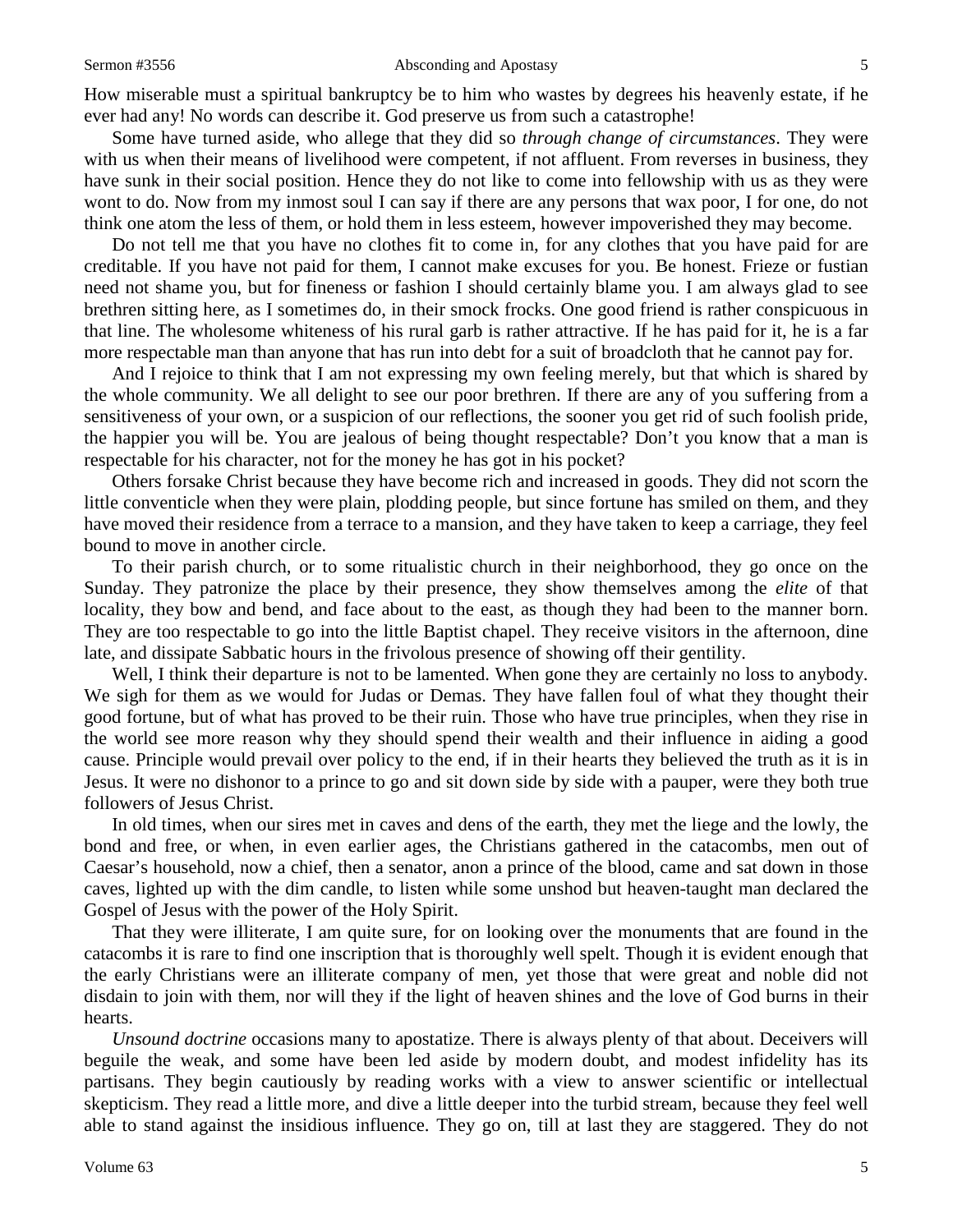repair to those who could help their scruples, but they continue to flounder on till at last they have lost their footing, and he that said he was a believer has ended in stark atheism, doubting even the existence of a God.

Oh! that those who are well-taught would be content with their teaching! Why meddle with heresies? What can they do but pollute your minds? Were I to get black, I imagine that I could wash away all the soils, but I should be sorry to black myself for the sake of washing. Why should you be so unwise as to go through pools of foul teaching merely because you think it easy to cleanse yourself of its pollution? Such trifling is dangerous. When you begin to read a book, and find it pernicious, put it aside. Someone may upbraid you for not reading it all through. But why should you?

If I have a joint of meat on my table of which the smell and the taste at once convince me that it is putrid and unwholesome, should I show my discretion by *fairly* eating it all before giving my judgment that it is not fit for food? One mouthful is quite enough, and one sentence of some books ought to be quite enough for a sensible man to reject the whole mass. Let those who can relish such meat have it, but I have a taste for better food. Keep to the study of the Word of God. If it be your duty to expose these evils, encounter them bravely, with prayer to God to help you. But if not, as a humble believer in Jesus, what business have you to taste and test such noxious fare, when it is exposed in the market?

I will not continue in this strain. It is painful to me, if not to you. I will condense into a few sentences my answer to the second inquiry—

### **II.** WHAT BECOMES OF THEM?

Those who go aside—what becomes of them? Well, if they are God's children, I will tell you what becomes of them, for I have seen it scores of times. Though they go aside, *they are not happy*. They cannot rest, for they are miserable even when they try to be cheerful. After a while they begin to remember their first husband, for then it was better with them than now. They return, but there are scores and scores, to say nothing of the shame which they have to carry with them to their grave, who are never the men they were before. They have to take a second place among their comrades.

And even should sovereign grace so wonderfully bless their painful experience that they are fully restored, they can never mention the past without bitter regret. Their by-path serving for others' beacon, they will say to young people, "Never do as I have done, no good, all mischief, comes of it."

In the vast majority of cases, however, they are not the Lord's people. So this is what comes of it. Those who prove traitors to a profession they once made are the hardest people in the world to impress. Doubtless some of you, when you lived in the country, used always to be punctual at your usual places of worship, but since you have come to London, where your absence from any sanctuary is unnoticed, you rarely enter the courts of the Lord's house, nor would you have been here tonight but for some special inducement—some country cousin or some particular friend having brought you.

Though unknown to me, God scans your path. Well, here you are, and yet it may be to little profit. You have had counsels and cautions in such profusion that it is like pouring oil down a slab of marble to admonish you. May God in His omnipotent mercy break your obdurate heart, or there will be no hope for you!

Such people *frequently lose all conscience*. They can go a deal further in talking against religion than anybody else. They will sometimes venture to say they know so much about it that they could expose it. Their boast and their threat are alike unmeaning, but as boys whistle while they walk through the churchyard to keep their courage up, so do their vain talk and their senseless stories betray their stifled fear. They speak contemptuously of God while they justify themselves in a course of which their own conscience upbraids them. They go back—alas! some of them to prove themselves the most abandoned sinners in the world. The raw material out of which the devil constructs the deadliest fabric is that which was presumed to be the most saintly substance.

There could not have been a Judas to betray Christ had he not first been distinguished as a disciple, who ventured to kiss his Master. You must pick him from among the apostles to make an apostate. As the ringleaders of riotous transgression, when converted, often make the best revivalist preachers, so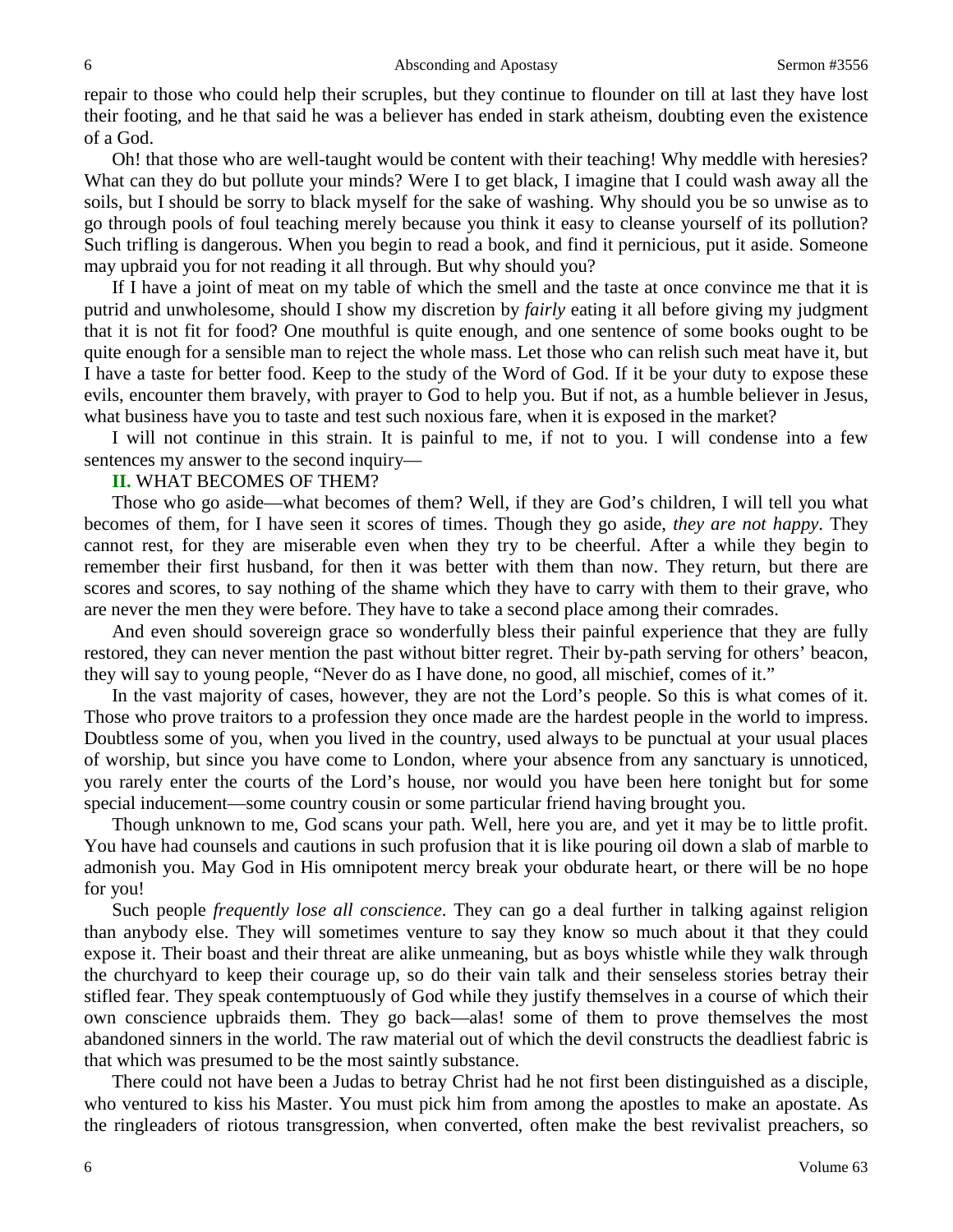#### Sermon #3556 **Absconding and Apostasy** 7

those that seem to be the most loyal subjects of Christ, when they become renegades, prove to be the bitterest foes and the blackest sinners. Painful reminiscences rush over one's mind.

Standing here now in the midst of a great church, I call to mind things that have harrowed up my soul. God grant I may not see the likes of them again! They go away!—Ah! me, full many of them go away to die in blank despair. Did you ever read the life of Francis Spira? If you want to sleep tonight, do not take up that memoir. Did you ever read the life of John Child, a Baptist minister of about two hundred years ago? Mr. Keach gives it in one of his works. He was a man who knew the truth, and to a great extent had felt its power, but he went aside from it, and before he came to die his expressions were too terrible to listen to. The remorse and despair of his spirit chased every one away. At last he laid violent hands upon himself.

For a man, after having once looked Christ in the face and kissed Him, to betray Him and crucify Him afresh, to hang himself is not to be wondered at. To eat at the Lord's table, to drink of that cup of blessing, to mingle with the saints, join in their prayers and their hymns, professing to be a disciple of Christ, and then to go back and walk no more with Him, is to venture on a course of no ordinary danger. The swing of the pendulum, if it has been lifted high and let go, is so much the greater on the other side. I marvel not that any man should be precipitated into flagrant sin who willfully renounces his vows of consecration to Jesus.

And oh! when his eyes are opened and his conscience is aroused, how he wishes that he had never been born! Could he terminate his existence and annihilate his anguish-smitten soul, then the direst act of desperation by which he should end a life he could not mend, might be accounted wise. But no, that is impossible. The relief he seeks he cannot find when he takes the dreadful leap from suffering here to an aggravated form of misery hereafter, ten thousand times worse to endure. He seals his doom and makes his own damnation sure as he raises against himself a murdering hand.

Do I address anyone here bereft of every ray of hope and shivering on the brink of cold despair? Hold now! I would cry in your ears, do yourself no harm. You can do yourself no good. Think not to cure your woes by committing another crime—

### *"'Twere madness thus to shun the living light, And plunge your guilty soul in endless night."*

While there is life there is hope. Jesus Christ can forgive you. Return to Him. He can wash you in His blood. He can make you clean, though your sin be as scarlet. But oh! do not trifle, make no delay. Tarry no longer in your present condition, else, may be, you will fill up the measure of your iniquities or ever you are aware, and you may taste, even in this world, some beginning of the wrath to come. If not rescued as a trophy of grace right speedily, you may become a monument of God's wrath, a beacon to deter others from daring to turn aside.

I speak solemnly, but I cannot help it. So intensely do I feel the terror of that woe, and so confident am I that some of you are making light of it, that I would go down on my knees and entreat you with tears to mind what you are at. You have got on the inclined plane, and you are going down, down, down. Your feet are even now on the slippery places from which multitudes have been cast down into destruction. How are they brought into desolation as in a moment! The Lord make haste to deliver you! May He stretch out His hand and receive you! I can only call out to you. You seem to have got where I cannot reach you. Do not venture a footstep further in that dangerous road. Look to Jesus, look to Jesus, He can redeem your life from the pit by His sovereign grace, and He alone. Then as a wandering sheep, brought back to the fold, you shall adore His name. Our third point is this—

### **III.** WHY SHOULD NOT WE GO AWAY AS THEY HAVE GONE?

Were we left to ourselves, I cannot tell you any reason why we should not go, as they have gone. Nor, indeed, could I tell you why the best man here would not be the worst before tomorrow morning, if the grace of God left him. John Bradford, you know, as he saw the poor criminals taken away to Tyburn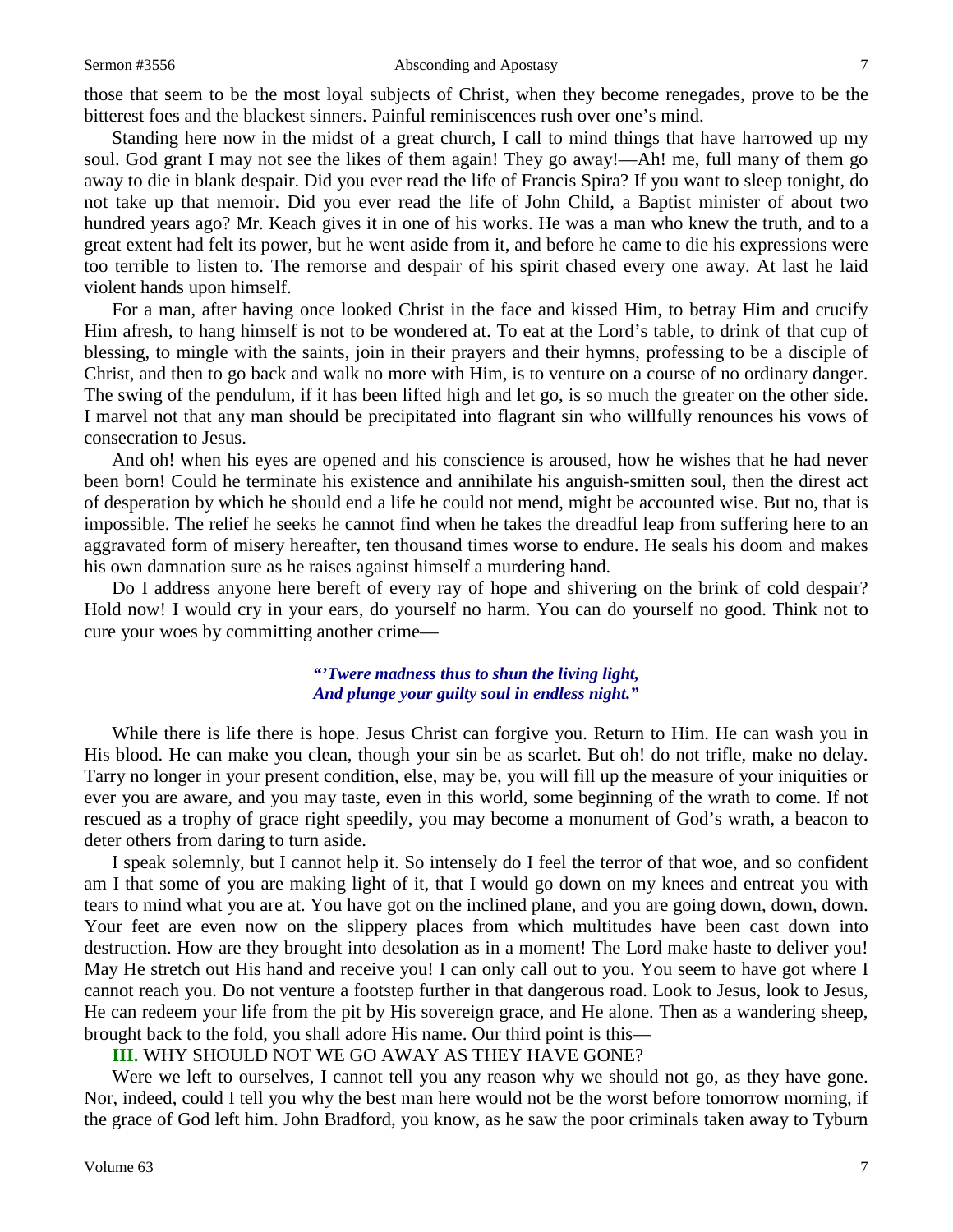to be executed, used to say, "There goes John Bradford, but for the grace of God." Verily each one of us might say the same. To abide with Christ, however, is our only security, and we trust we shall never depart from Him.

But how can we make sure of this? The great thing is to have a real foundation in Christ to begin with—genuine faith, vital godliness. The foundation is the first matter to be attended to in building a house. With a bad foundation there cannot be a substantial house. You require a firm bottom, a sound groundwork, before you proceed to the superstructure. Do pray God that if your religion is a sham, you may find it out now. Unless your hearts are deeply ploughed with genuine repentance, and unless you are thoroughly rooted and grounded in the faith, you may have some cause to suspect the reality of your conversion, and the verity of the Holy Spirit's operation in you. May the Lord work in you a good beginning, and then you may rely upon it He will carry it on to the day of Jesus Christ.

Then remember, dear brethren and sisters, if you would be preserved from falling, you must be schooled in humility and keep very low before the Lord. When you are half an inch above the ground, you are that half-inch too high. Your place is to be nothing. Trust Christ, but do not trust yourself. Rely on the Spirit of God, but do not rely on anything that is in yourself, no, not on a grace you have received, or on a gift you possess. Those do not slide that walk humbly with God. They are always safe whose entire dependence is upon God. Be jealous of your obedience, be circumspect, be careful, take heed to yourselves, your walk and conversation cannot be too cautious.

Many are lost through being too remiss, but none through being too scrupulous. The statutes of the Lord are so right that you cannot neglect them without diverging from the path of rectitude. Watch and pray. God help you to watch, or else you will get drowsy. Never neglect prayer. That is at the root of every defection. Retrogression commonly begins at the closet. To restrain prayer is to deaden the very pulse of life. "Watch unto prayer."

And I beseech you, dear friends, do shun that company which has led other people astray. Parley not with those whose jokes are profane. Keep right away from them. It is not for you to be seen standing, much less to be found sitting down with men of loose manners and lewd converse. They can do you no good, but the evil they can bring upon you it would not be easy to estimate.

You may have heard the story—but it is so good it will bear repeating—of the lady who advertised for a coachman, and was waited upon by three candidates for the situation. She put to the first one this question, "I want a really good coachman to drive my pair of horses, and therefore, I ask you how near you can drive to danger and yet be safe?" "Well," he said, "I could drive very near indeed, I could go within a foot of a precipice without fear of any accident so long as I had the reins." She dismissed him with the remark that he would not do.

To the next one who came, she put the same question. "How near could you drive to danger?" Being determined to get the place, he said, "I could drive within a hair's breadth, and yet skillfully avoid any mishap." "You will not do," said she. When the third one came in, his mind was cast in another mold, so when the question was put to him, "How near could you drive to danger?" he said, "Madam, I never tried. It has always been a rule with me to drive as far off from danger as I possibly can." The lady engaged him at once.

In like manner, I believe that the man who is careful to run no risks, and to refrain from all equivocal conduct, having the fear of God in his heart, is most to be relied upon. If you are really built upon the Rock of Ages, you may meet the question without dismay, "Will you also go away?" and you can reply without presumption, "No, Lord, I cannot, and I will not go, for to whom should I go? Thou hast the words of eternal life." And may the very God of peace sanctify you wholly, and I pray God your whole spirit, and soul, and body be preserved blameless unto the coming of our Lord Jesus Christ. Faithful is He that calls you, who also will do it. Amen.